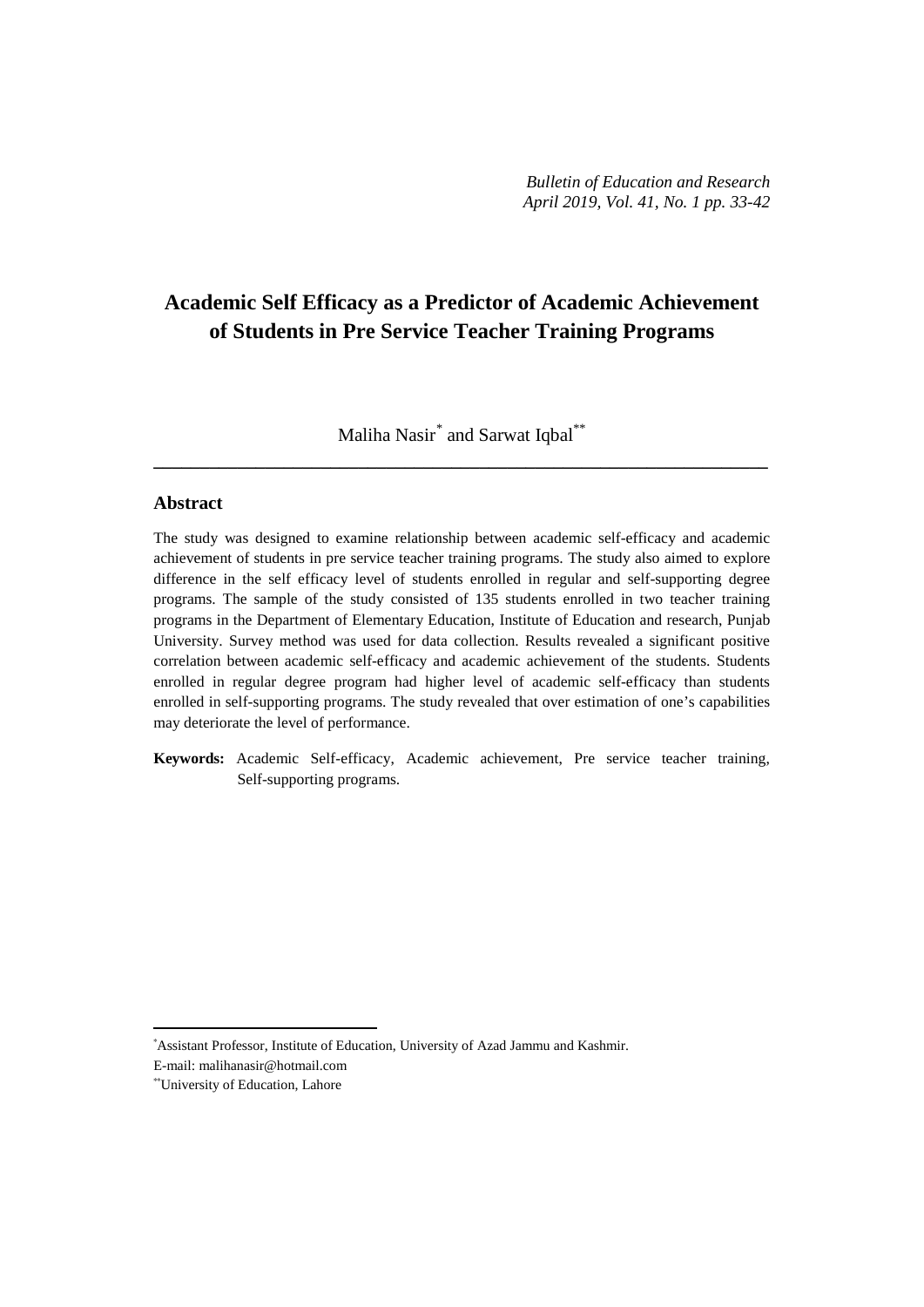## **Introduction**

University students are required to be involved actively in their learning process and take independent responsibility of their learning. They have to set some goals and make effort to achieve these goals. The most important goal of a student is good academic performance which may be influenced by various factors. One of these factors may be their belief of being successful in getting good grades. An individual's belief about being successful on a particular task or achieving a goal may influence the performance on that task. Bandura (1997) named this belief as self-efficacy. Self-efficacy is also defined in terms of confidence in individual's ability which influences task performance (Köseoğlu, 2015).

One cannot master everything, individuals have different areas in which they cultivate their self-efficacy, therefore, "the efficacy belief system is not a global trait but a differentiated set of self-beliefs linked to distinct realms of functioning" (Bandura, 2006, p.307). As university students' area of functioning is related to their academic tasks, their efficacy beliefs may be referred to as academic self-efficacy. Academic Self-Efficacy may be defined as one's belief to achieve desired level of performance in academic tasks (Sharma & Nasa, 2014). Ayiku (2005) defined academic self-efficacy as a "construct where a student's intellectual performance is based on the development of cognitive skill and his or her perceived self-efficacy" (p.21). Students can develop academic selfefficacy through improvement in cognitive skills that requires applying learned skills in one area to another area.

Bandura (1997) asserted that a student's success in accomplishing a task is strongly affected by the belief in his or her ability to accomplish the task. According to Bandura (1994) self-efficacy develops through four main sources.

- 1. *Mastery Experience*: Individuals develop a strong belief in their personal efficacy when they are successful, while failure weakens this belief.
- 2. *Vicarious Experience:* The vicarious experiences provided by social models strengthen self-beliefs of efficacy. When individuals observe someone similar succeeding through sustained effort, their beliefs raise that they also can succeed. Similarly, others' failure lowers observers' self-efficacy.
- 3. *Social Persuasion:* When Individuals are verbally persuaded that they can achieve given goals, they are likely to do sustained effort. On the other hand, selfdoubts and thinking about personal deficiencies lowers effort level.
- 4. *Moods:* Emotional states of people influence the estimate of their potential. Optimistic mood increases perceived self-efficacy, pessimistic mood reduces it.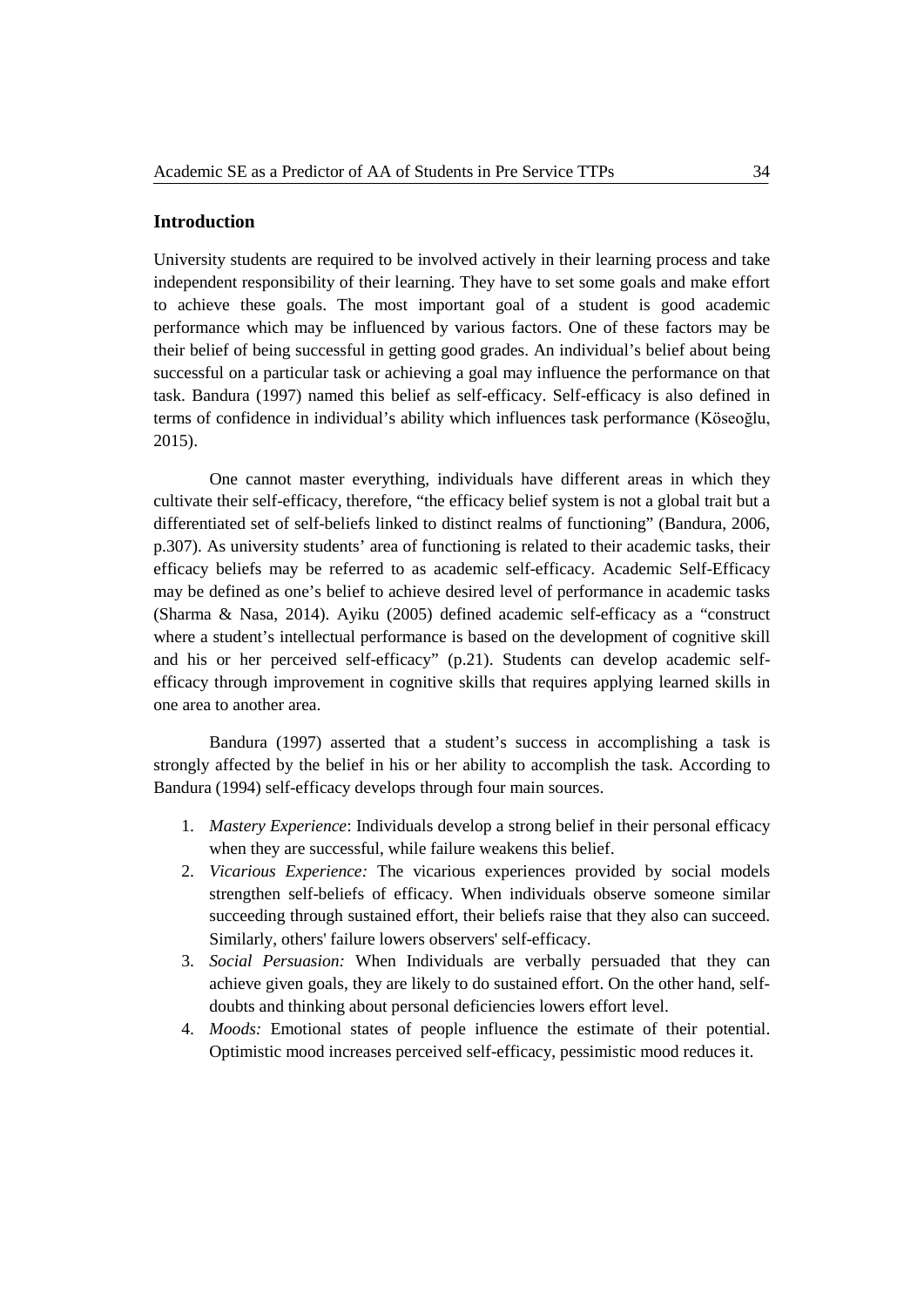Generally, students avoid such tasks which they do not believe to accomplish successfully, however, students willingly accept difficult tasks in areas where they have high levels of personal self-efficacy (Satici & Can, 2016).

Research shows that self-efficacy is related to various academic and learning tasks. Cheng and Chiou (2010) found positive correlation between self-efficacy and test performance of accounting students. Klassen (2010) found that self-efficacy for selfregulatory learning made significant contribution to end of the term English grades in adolescents. Michaelides (2008) reviewed various research studies which found relationship between efficacy beliefs and performance in mathematics. Webb-Williams (2006) found a positive correlation between self-efficacy and science performance of primary school children.

Doménech-Betoret, Abellán-Roselló, and Gómez-Artiga, (2017) concluded that some motivational factors mediate in the relationship of self-efficacy and academic achievement. Honicke and Broadbent (2016) reviewed research studies on the relationship of academic self-efficacy and academic achievement over 12 years. They concluded that academic self-efficacy moderately correlates with academic achievement and some other factors play role of mediators in this relationship. Köseoğlu (2015) found that academic self-efficacy significantly predicted academic performance. Dogan (2015) also came to the similar findings.

Zajacova, Lynch, and Espenshade (2005) studied effect of self-efficacy and stress on academic success and concluded that self-efficacy had a positive effect on academic performance and it was the single predictor of academic success. Mooi (2007) explored that the self-efficacy measures were significantly related to examination performance, however, students who underestimated their examination marks showed better performance than those who expected high grades. This result was explained in terms of more effort put by the students who expected low grades. Christensen, Barnes, and Rees (2002) also found that students having lower self*-*efficacy scores, had higher final examination scores and the final course grade. They concluded that when students expect low outcomes, they try to improve their performance, and when expectations are above outcomes, their subsequent performance declines.

The above review of literature leads to the idea that self-efficacy is an important construct that can influence an individual's performance in a particular area. As students generally have to deal with academic problems, their academic self-efficacy may influence their academic performance. Academic self-efficacy may include such cognitive perceptions as a belief in one's capabilities to achieve various academic goals, confidence in task performance and visualization of success. These perceptions help students enhance their effort to perform academic tasks successfully and positively influence students' performance.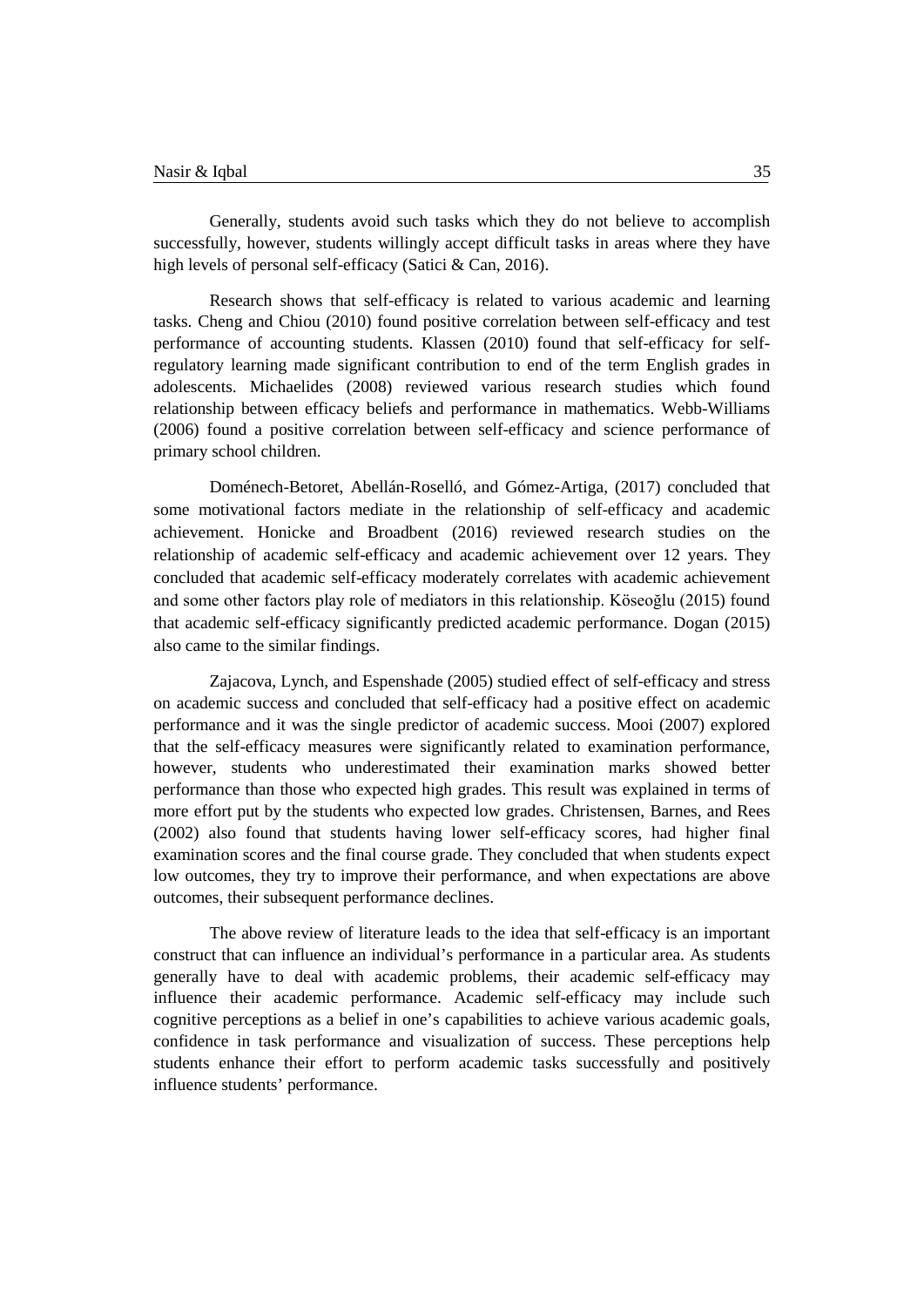On the basis of this theoretical framework, this study was conceptualized to examine the effect of academic self-efficacy on academic performance of students in pre service teacher training programs. Institute of Education and Research is a pioneer institution that offers various teacher training degree programs in Pakistan. Every year hundreds of students apply for admission in this institution. It is difficult for the institution to cater such a large number of students in regular degree programs. In order to provide opportunity for more students to get admission in various degree programs, the institute offers self-supporting programs for students who cannot attend regular classes in morning or fail to get admission in regular classes as per merit criteria. As the merit for admission in regular classes is generally higher than that for self-supporting classes, it may be postulated that self-beliefs of regular students in their capabilities of performing academic tasks may be different from those of self-supporting students.

## **Research Objectives**

In the light of research literature, this study posits that academic self-efficacy positively affects academic performance of university students. The study aimed to:

- 1. explore the relationship between academic self-efficacy and academic achievement;
- 2. compare the academic performance of students with different levels of selfefficacy.
- 3. compare the level of academic self-efficacy of students in regular and selfsupporting programs; and
- 4. find out the variance accounted for by academic self-efficacy in academic achievement.

## **Research Methodology**

This study was correlational and descriptive in nature for which data were collected through survey method. Correlational and differential statistics were applied for data analysis.

#### **Sample**

The sample consisted of 135 students studying in the Department of Elementary Education, Institute of Education and Research, University of the Punjab. Four classes were conveniently selected. Two classes included first year students of regular degree programs of MA Elementary Education and MA Early Childhood Education. And the other two classes were first year students in self-supporting programs of same degrees. The number of students in regular classes was 65 and self-supporting classes 60.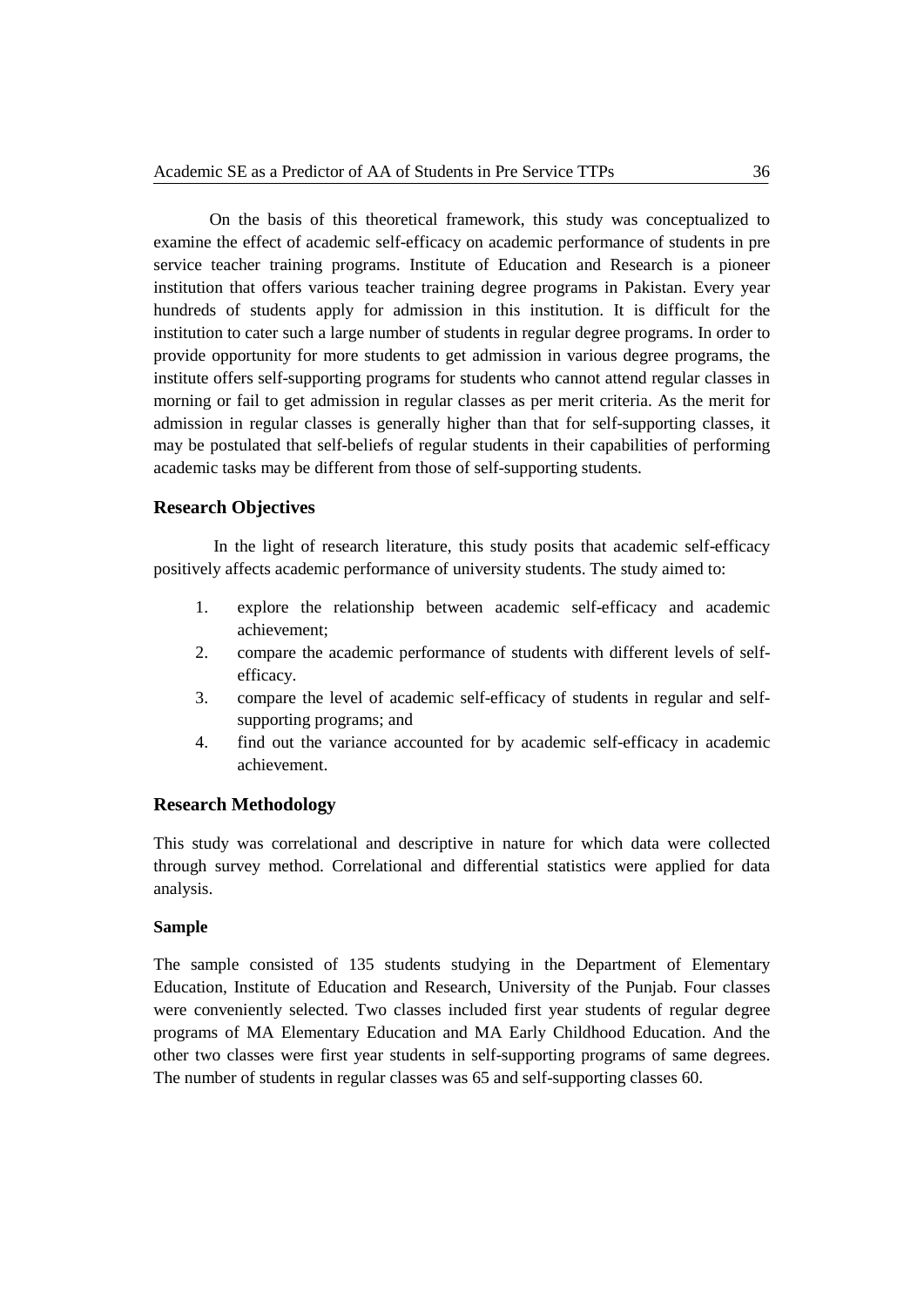#### **Instrument**

The instrument used for the study was Academic Self Efficacy Scale adapted from Sander and Sanders (n.d.). The scale consisted of 25 items that were statements about various academic behaviors. For example, understanding what I listen in class lecture, getting good grades in exams, etc. The responses were given on five point Likert scale ranging from very confident to not at all confident in a given academic behavior.

# **Data Collection**

Data were collected from the students in their classes. The instrument was distributed in the class and instructions were given about how to give responses to the statements. The instrument took 10 to 15 minutes to be completed. Students reported the grades which they expected in their midterm exams, however, their actual grades were taken from their academic records. The data were analyzed using SPSS-17.

## **Results**

Reliability of the academic self-efficacy scale was determined by Cronbach alpha. The value of Cronbach alpha (.95) indicated high internal consistency of the instrument (Table 1).

#### **Table 1**

| Cronbach's Alpha | N of Items |
|------------------|------------|
| .949             | 25         |

# **Table 2**

*Coefficients of Correlation of Academic Self-esteem with Academic Achievement*

|                        | GPA (Mid) | GPA (Expected) | Academic Self-efficacy |
|------------------------|-----------|----------------|------------------------|
| GPA (Mid)              |           |                |                        |
| GPA (Expected)         | $.41***$  |                |                        |
| Academic Self-efficacy | $.34***$  | $.56^{**}$     | -                      |

# $*$ \*p<.01

Correlation analysis revealed a significant correlation among self-efficacy, expected GPA and actual GPA in the midterm examination (Table 2). Self-efficacy was significantly correlated with expected GPA ( $r = .56$ ,  $p < .01$ ) and actual GPA ( $r = .34$ ,  $p <$ .01) in midterm exams. Expected GPA was also correlated actual GPA  $(r = .41, p < .01)$ .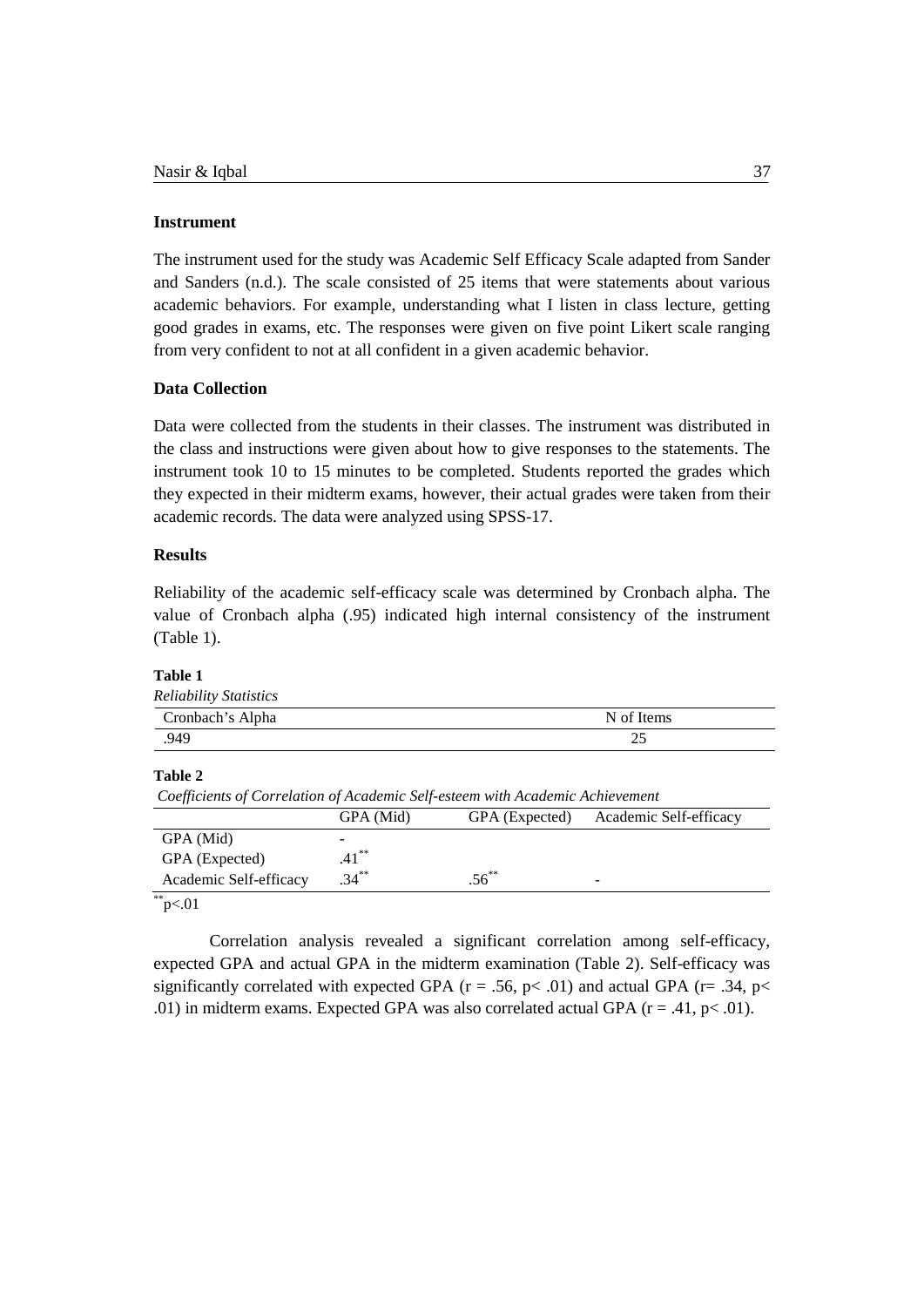|            |          | ANOVA among Mean GPA of Students with Low, Medium and High Level of Self Efficacy |                    |       |                  |
|------------|----------|-----------------------------------------------------------------------------------|--------------------|-------|------------------|
|            |          | ASE                                                                               |                    |       |                  |
|            | Low      | Medium                                                                            | High               |       |                  |
| Variable   | 30       |                                                                                   | 24                 | dt    |                  |
| <b>GPA</b> | $2.99_a$ | 3.31 <sub>h</sub>                                                                 | 3.19 <sub>ah</sub> | 2.132 | $3.68^{\degree}$ |
|            | (0.29)   | (0.50)                                                                            | (0.30)             |       |                  |

Note. Standard deviations appear in parentheses below means. Means with differing subscripts are significantly different at .05 level based on Tukey HSD post hoc paired comparisons.  $\dot{p}$  < .05

A one-way ANOVA test was applied to compare the mean GPA of students with low, medium and high level of self-efficacy.

Students with self-efficacy score one standard deviation below mean were considered to have low level of self-efficacy while those with score one SD higher than mean were considered to have high level of self-efficacy. All others were considered to have medium level of self-efficacy. A subsequent test (Tukey HSD) was conducted to evaluate pair-wise differences among mean GPA of these three groups.

The ANOVA test was significant for the three groups  $(F(2, 132)=3.68, p<.05)$ , however, the subsequent test for pair-wise comparison revealed significant difference in mean GPA of only two groups having low and medium level of self-efficacy (Table 3). The mean GPA of students with high level self-efficacy did not significantly differ from mean GPA of other two groups. The group of medium self-efficacy showed better results than both low and high groups.

#### **Table 4**

**Table 3**

*Regression Analysis for Academic Self Efficacy Predicting Expected GPA of Students* Criterion Predictors R  $R^2$  Adjusted  $R^2$  Std. Error of the Estimate *F* Expected ASE .56 .31 .30 2.99 3 Expected GPA ASE .56 .31 .30 2.99 32.94<sup>\*\*</sup>

 $p<.01$ 

Regression analysis was used to find out the predictability of academic selfefficacy for expected and actual GPA in midterm exams. Standard regression analysis (Table 4) revealed that self-efficacy significantly correlated with expected GPA ( $R = .56$ ) and explained 31% variance in expected GPA ( $R^2 = .31$ , *F* (1, 133) = 32 .94, *p*< .01).

**Table 5**

*Regression Analysis for Academic Self Efficacy Predicting Actual GPA of Students*

| Criterion  | Predictors R | $R^2$ | Adjusted $\mathbb{R}^2$ | Std. Error of the Estimate |      |
|------------|--------------|-------|-------------------------|----------------------------|------|
| Actual     | ASE          |       |                         |                            | 9.62 |
| <b>GPA</b> |              |       |                         |                            |      |
| **         |              |       |                         |                            |      |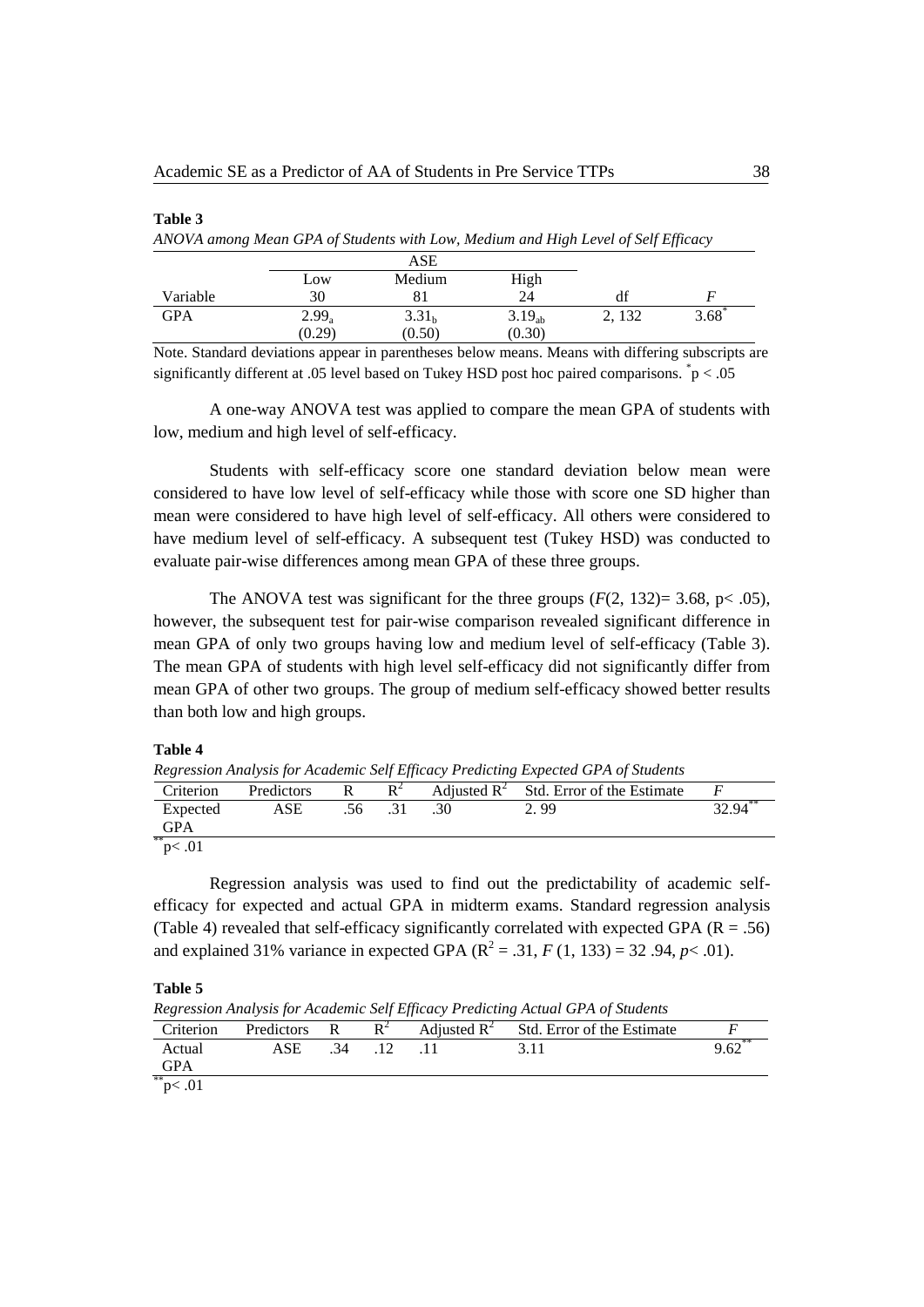Regression analysis was also revealed the predictability of academic self-efficacy for actual GPA in the midterm exams (Table 5). Academic self-efficacy was significantly correlated with actual GPA (R=.34) and explained 12% variance ( $R^2 = 12$ ,  $F(1, 133) = 9.62$ , *p*< .01) in actual GPA.

These results show that academic self-efficacy is a significant predictor of academic achievement and the performance of a student in academic matters can be predicted on the basis of student's academic self-efficacy.

#### **Table 6**

| Comparison of Mean Scores of Regular and Self-Supporting Students on Academic Self-Efficacy |                 |    |       |           |            |           |
|---------------------------------------------------------------------------------------------|-----------------|----|-------|-----------|------------|-----------|
| Variables                                                                                   | Program         |    | Mean  | Standard  | Standard   | t-values  |
|                                                                                             |                 |    |       | Deviation | Error Mean |           |
| ASE                                                                                         | Regular         | 65 | 94.89 | 14.76     | 2.42       | $8.27***$ |
|                                                                                             | Self-Supporting | 60 | 64.34 | 17.10     | 2.77       |           |
| p < .01                                                                                     |                 |    |       |           |            |           |

The significance of the difference in the mean scores of students in regular and self-supporting programs on academic self-efficacy scale was examined through *t*-test (Table 6).

There was a significant difference in the mean of academic self-efficacy scores of students in regular and self-supporting programs. The mean score of regular students on academic self-efficacy was significantly higher than that of students in self-supporting program which shows that students in regular program had better level of academic selfefficacy than the students in self-supporting programs.

## **Discussion**

The result of this study indicated the significance of academic self-efficacy in predicting academic achievement of university students. Analysis of data revealed a positive correlation between academic self-efficacy and academic achievement of students in pre service teacher training programs. This result is in line with previous research studies, for example, Köseoğlu (2015), Dogan (2015) Sharma (2014), Cheng and Chiou (2010), Klassen (2010), Michaelides (2008), Webb-Williams (2006), etc.

Academic self-efficacy was found to be a significant predictor of expected GPA as well as actual GPA of students in midterm exams. The result is comparable to the study of Zajacova, Lynch, & Espenshade, (2005) who found self-efficacy as the single predictor of academic success. The students with strong beliefs in their capabilities expected higher grades in midterm exams and got relatively higher actual grades.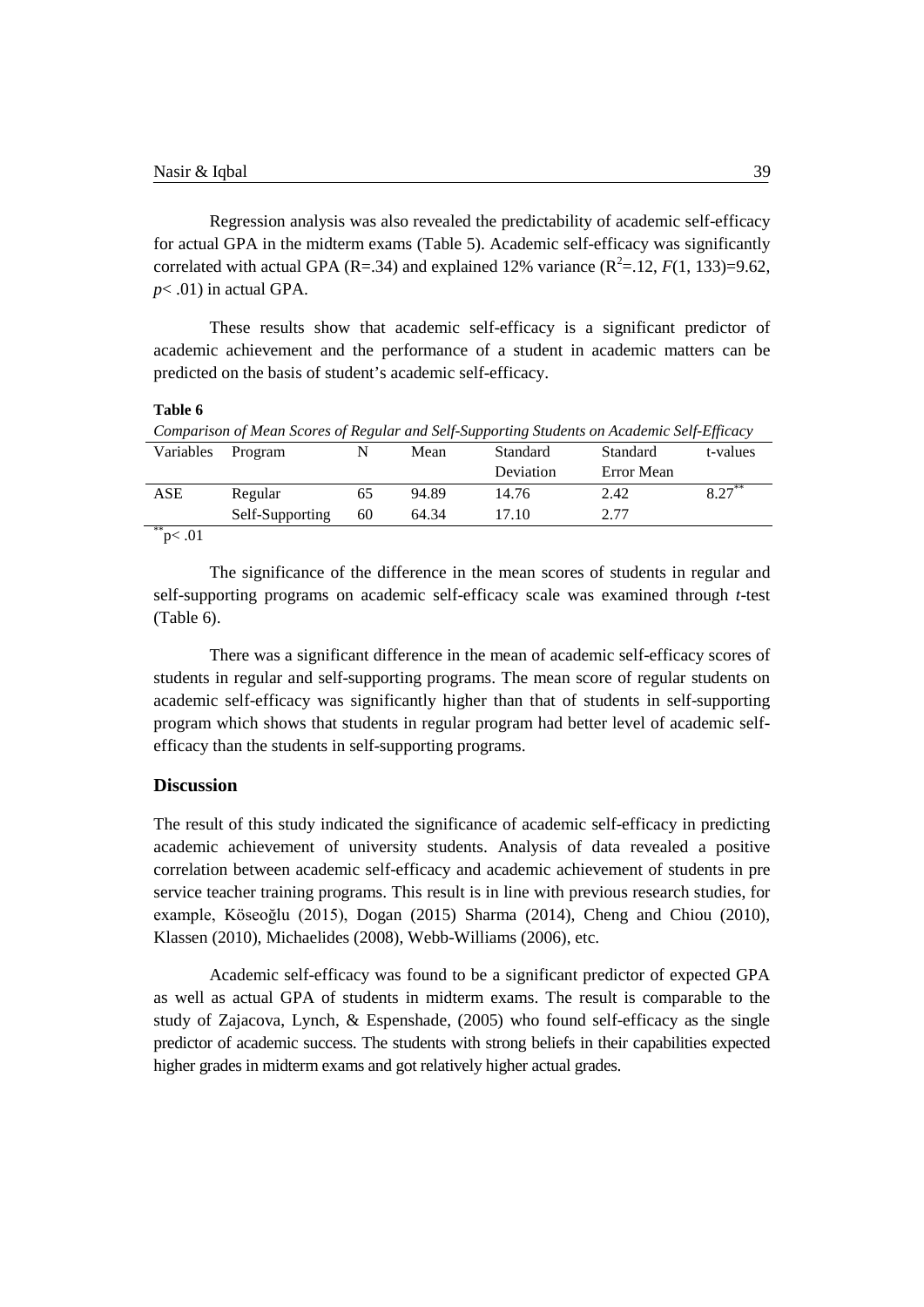The comparison of three levels of self-efficacy revealed that only significant difference in actual GPA was between students with low and medium self-efficacy scores. The mean GPA of students with high self-efficacy was higher than that of students with low level of self-efficacy and lower than Mean GPA of students with medium selfefficacy. However, these differences were not statistically significant. These results correspond to the study of Mooi (2007) Christensen, Barnes and Rees (2002) who concluded that students who are doubtful about their capabilities felt greater need to increase their effort for improving performance as a result showed better performance. On the other hand students, who overestimated their capabilities, did not need to put enough effort resulting in relatively low performance.

A significant difference between academic efficacy scores of regular and selfsupporting students shows that regular students had stronger beliefs in their academic capabilities than did self-supporting students. The difference may be due to previous academic records of both groups. This notion may be supported by the study of Sander and Sanders (n.d.) who found that Students' academic confidence is affected by their academic performance.

#### **Conclusion and Recommendations**

It is concluded from the study that academic self-efficacy positively affects academic performance, however, over estimation of one's capabilities may deteriorate effort level resulting in lower than expected performance. It is also concluded that students' previous achievements may affect their self-efficacy beliefs which in turn affect their future performance.

According to Becher (2009) self-efficacy beliefs may be developed in students through training and guidance. Therefore, it is recommended for institutions of higher education that such counseling and training programs may be offered for students that can be helpful in developing positive self-beliefs in students. Further research may be conducted to find out other academic and non-academic factors that can influence selfefficacy development and how these factors mediate the effects of self-efficacy on academic achievement.

#### **References**

Ayiku, T. Q. (2005) *The relationships among college self-efficacy, academic selfefficacy, and athletic self efficacy for African American male football players*. (Unpublished Thesis) University of Maryland.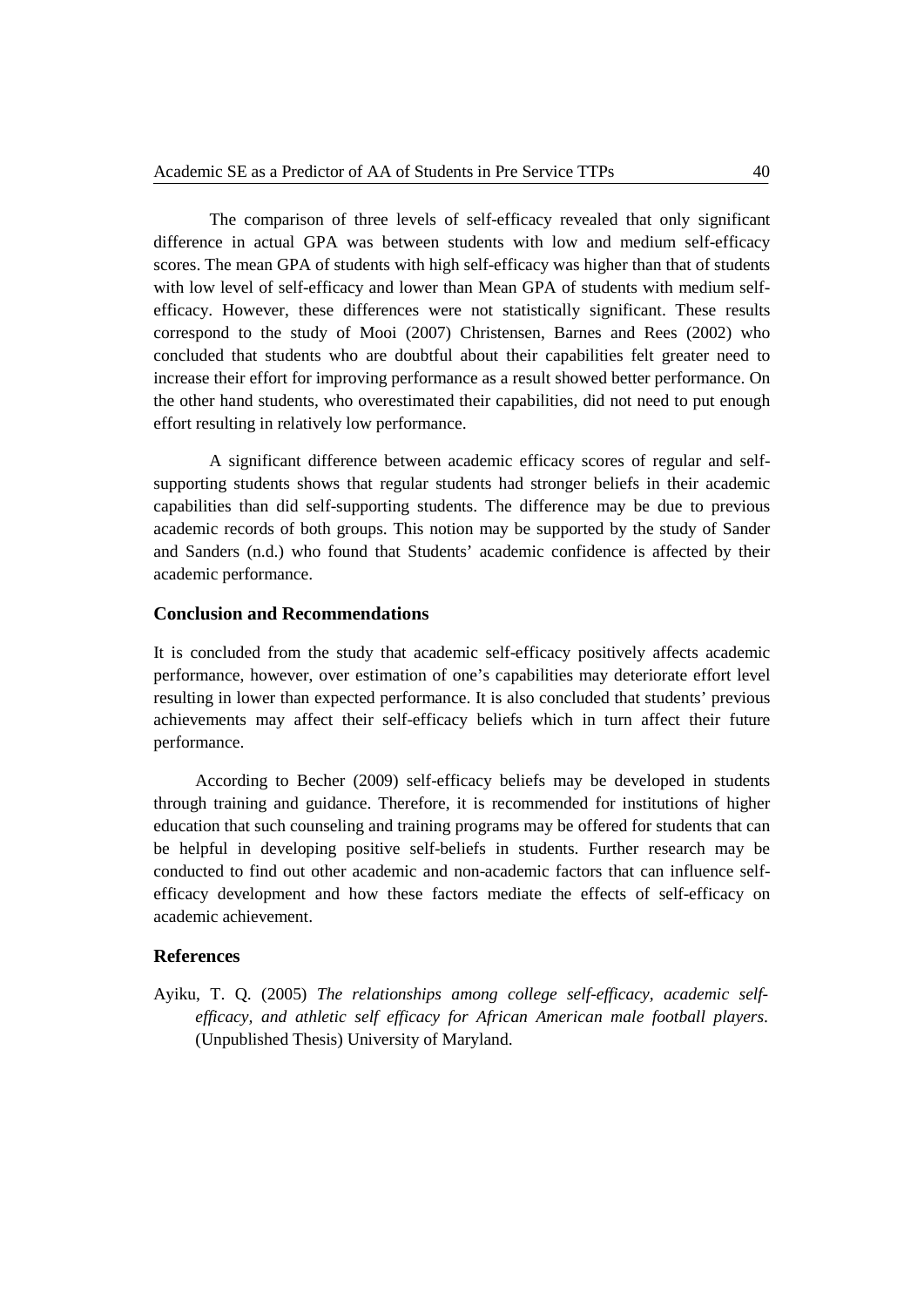- Bandura, A. (1994). Self-efficacy. In V. S. Ramachaudran (Ed.), *Encyclopedia of Human Behavior* (Vol. 4, pp. 71-81). New York: Academic Press.
- Bandura, A. (1997). *Self-efficacy: The exercise of control*. New York: W. H. Freeman.
- Bandura, A. (2006). Guide for constructing self efficacy scale. *Self-efficacy beliefs of adolescence* (pp. 307-337), Information Age Publishing.
- Becher, S. T. (2009). *Adolescents' self-efficacy toward healthy lifestyle behaviors after attending a school-based intervention course focused on physical activity and healthy eating*. (Unpublished thesis), The Ohio State University.
- Cheng, P. & Chiou, W. (2010). Achievement, attribution, self efficacy and goal setting by accounting undergraduates. *Psychological Reports*, *106*(1), 1-11, DOI 10.2466/PR0.106.1
- Christensen, D., Barnes, J., & Rees, D. (2002). Improving the writing skills of accounting students: An experiment. *Journal of College Teaching & Learning*, *1*(1), 45-52.
- Dogan, U. (2015). Student engagement, academic self-efficacy, and academic motivation as predictors of academic performance, *The Anthropologist*, 20(3), 553-561. Published online: 17 Oct 2017, [https://doi.org/10.1080/09720073.2015.](https://doi.org/10.1080/09720073.2015.11891759) 11891759
- Doménech-Betoret, F., Abellán-Roselló, L., & Gómez-Artiga, A. (2017) Self-efficacy, satisfaction, and academic achievement: The mediator role of students' expectancyvalue beliefs, *Frontier in Psychology*, doi: [\[10.3389/fpsyg.2017.01193\]](https://dx.doi.org/10.3389%2Ffpsyg.2017.01193)
- Honicke, T., & Broadbent, J. (2016). The influence of academic self-efficacy on academic performance: A systematic review. *[Educational Research Review](https://www.sciencedirect.com/science/journal/1747938X)*, *17*, 63- 84. Retrieved from<https://doi.org/10.1016/j.edurev.2015.11.002>
- Kinzie, M. B., Delcourt, M. A. B., & Powers, S. M. (1994). Computer technologies: Attitude and self-efficacy across undergraduate disciplines. *Research in Higher Education, 35,* 745-768.
- Klassen, R. M. (2010). Confidence to manage learning: The self efficacy for self regulated learning of early adolescents with learning disabilities. *Learning Disabilities Quarterly*, 33, (Winter, 2010), 19-30.
- Köseoğlu,Y. (2015). Self-efficacy and academic achievement A case from Turkey. *Journal of Education and Practice*, *6*(29), 131-141.